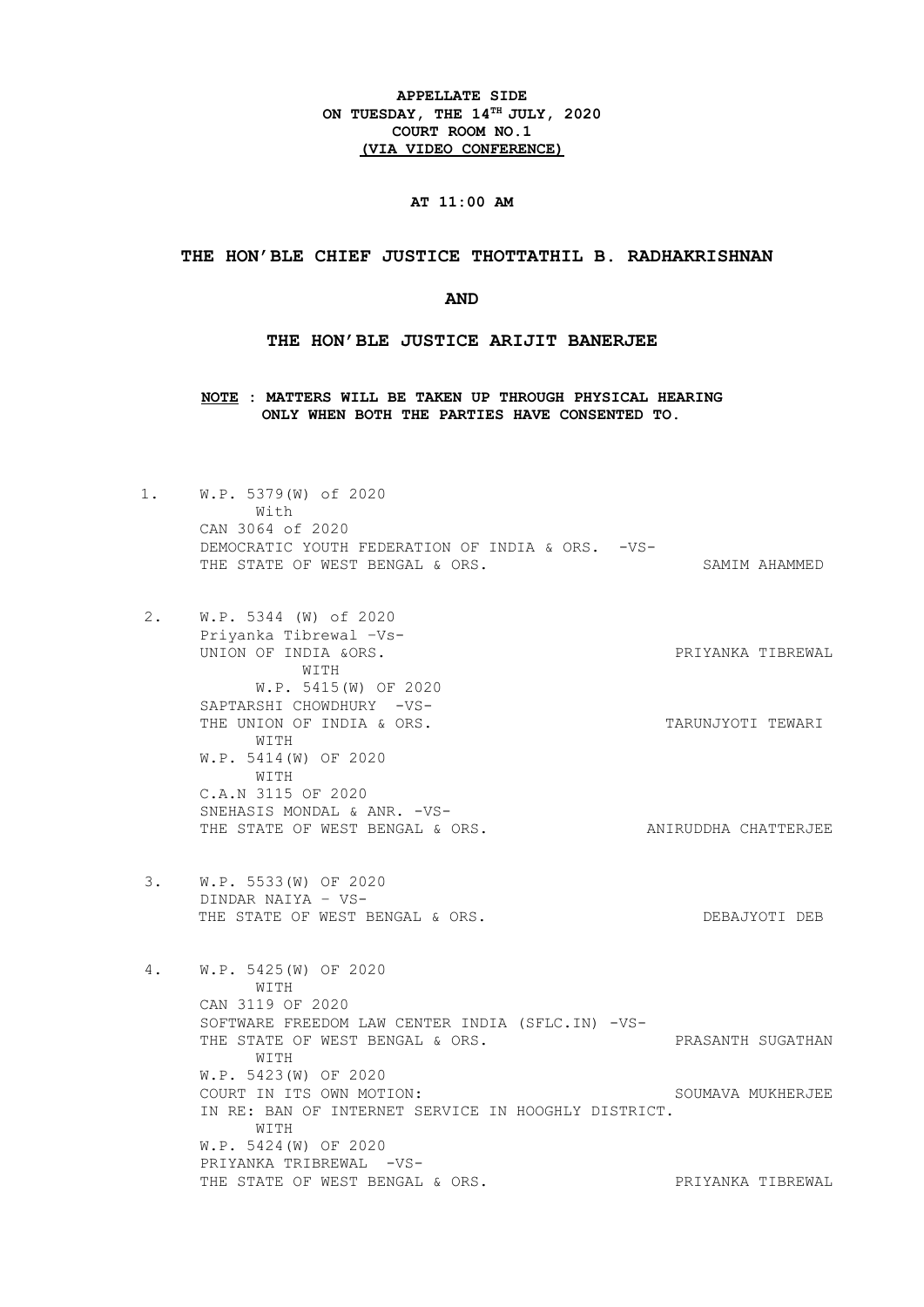- 5. W.P. 5443(W) OF 2020 WITH CAN 3151 OF 2020 ATAUR RAHAMAN –VS-THE STATE OF WEST BENGAL & ORS. THE STATE OF WEST SENGAL & ORS.
- 6. W.P. 5481 (W) OF 2020 SUBIR KUMAR GHOSH –VS-STATE OF WEST BENGAL & ORS. KARUNAMOYEE SAMANTA
- 7. W.P. 5441(W) OF 2020 WITH CAN 3148 OF 2020 PRANAY RAI -VS-CLEAN SLATE FILMZ PVT. LTD. & ORS. MOYUKH MUKHERJEE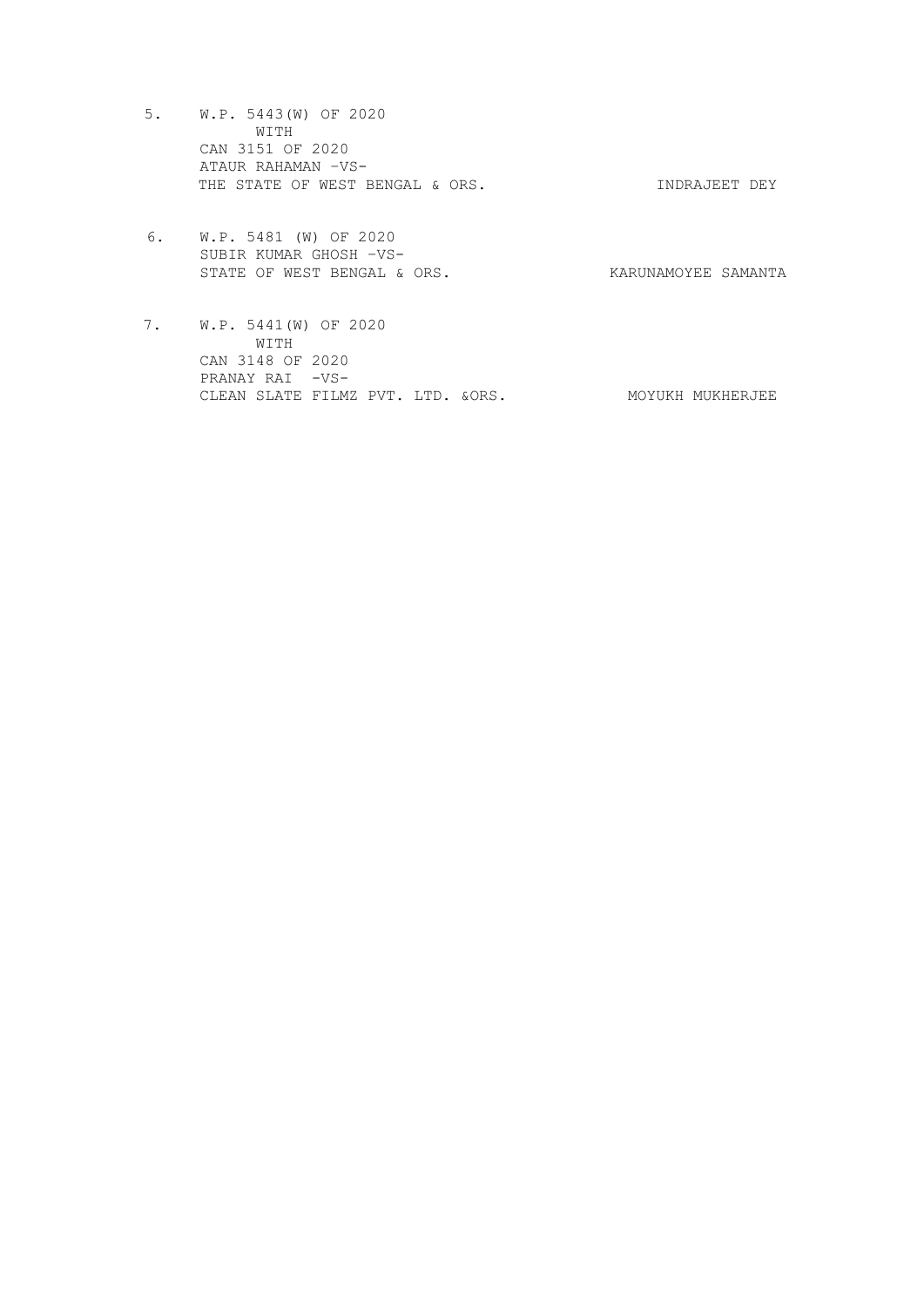**ORIGINAL SIDE ON TUESDAY, THE 14TH JULY, 2020 COURT ROOM NO. 8 (VIA VIDEO CONFERENCE)**

**AT 11:00 AM**

### **THE HON'BLE JUSTICE I. P. MUKERJI**

## **AND**

## **THE HON'BLE JUSTICE SUBHASIS DASGUPTA**

*NOTE : MATTERS WILL BE TAKEN UP THROUGH PHYSICAL HEARING ONLY WHEN BOTH THE PARTIES HAVE CONSENTED TO.*

 *NEW APPLICATIONS* ----------------

- 1. APOT 23/2020 KEJRIWAL MINIING PRIVATE LIMITED AND ORS Vs GA 903/2020 ALLAHABAD BANK AND ANR MS SINGHVI THARD GA 904/2020 WITH WP 78/2020
- 2. GA 884/2020 BALLYFABS INTERNATIONAL LIMITED Vs C. K. JAIN & CO. IDBI BANK LIMITED & ORS. WITH APO 213/2018

CS 64/2018

 APPEALS FROM ORDERS -------------------

3. APO 70/2020 VISA RESOURCES PTE LTD Vs KHAITAN & CO GA 882/2020 SUPER SMELTERS LTD & ANR GA 883/2020 WITH CS 56/2020 GA 859/2020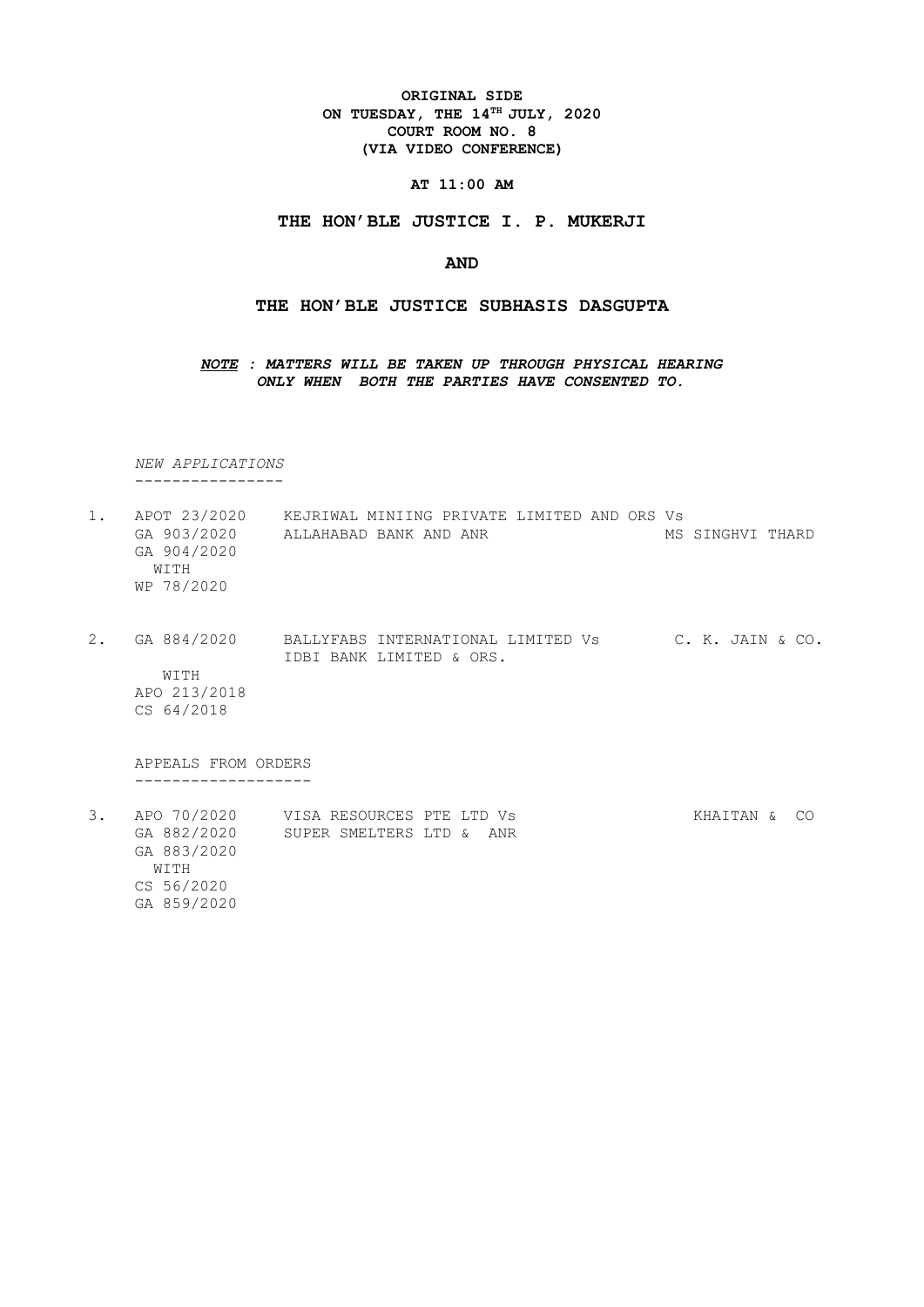**APPELLATE SIDE ON TUESDAY, THE 14TH JULY, 2020 COURT ROOM NO. 8 (VIA VIDEO CONFERENCE)**

**(AFTER COMPLETION OF ORIGINAL SIDE MATTERS)**

**THE HON'BLE JUSTICE I. P. MUKERJI**

**AND**

**THE HON'BLE JUSTICE SUBHASIS DASGUPTA**

*NOTE : MATTERS WILL BE TAKEN UP THROUGH PHYSICAL HEARING ONLY WHEN BOTH THE PARTIES HAVE CONSENTED TO.*

APPLICATION

-----------

- 1. FAT 139/2020 IN RE : MUKTI GHOSH **RUPAYAN DEB** ARIJIT BHATTACHERJEE @ CHAYAN BHATTACHARJEE Vs
- 2. FA 24/2018 GOBINDA CH. MONDAL VS KUSHAL CHATTERJEE WITH SAPTARSHI MUKHERJEE CAN 3667/2020
- 3. MAT 930/2018 ALI MAHAMMAD Vs **ANUSUYA BANGR**JEE CAN 2731/2020 STATE OF WEST BENGAL & ORS CAN 3362/2020 WITH WP 30767W/2017
- 4. MAT 428/2020 RELIANCE JIO INFOCOMM LTD Vs V V V V SHASTRY CAN 3245/2020 PRADIPTA KUMAR JANA & ORS
- 5. CAN 5087/2019 SMT. INDRANI SARKAR Vs CAN 1208/2020 THE PRINCIPAL SECRETARY, WITH DEPT. OF FINANCE GOVT OF W.B. & ORS WP.ST 138/2017
- 6. MAT 472/2020 M/S CAVALIER ENTERPRISES PVT LTD & ANR Vs SUMANTA BISWAS CAN 3760/2020 THE KOLKATA MUNICIPAL CORPORATION & ORS CAN 3761/2020
- 7. FMA 2134/2018 SUBHAS CHANDRA BHUNIA Vs NIBEDITA PAL CAN 3748/2020 STATE OF WEST BENGAL & ORS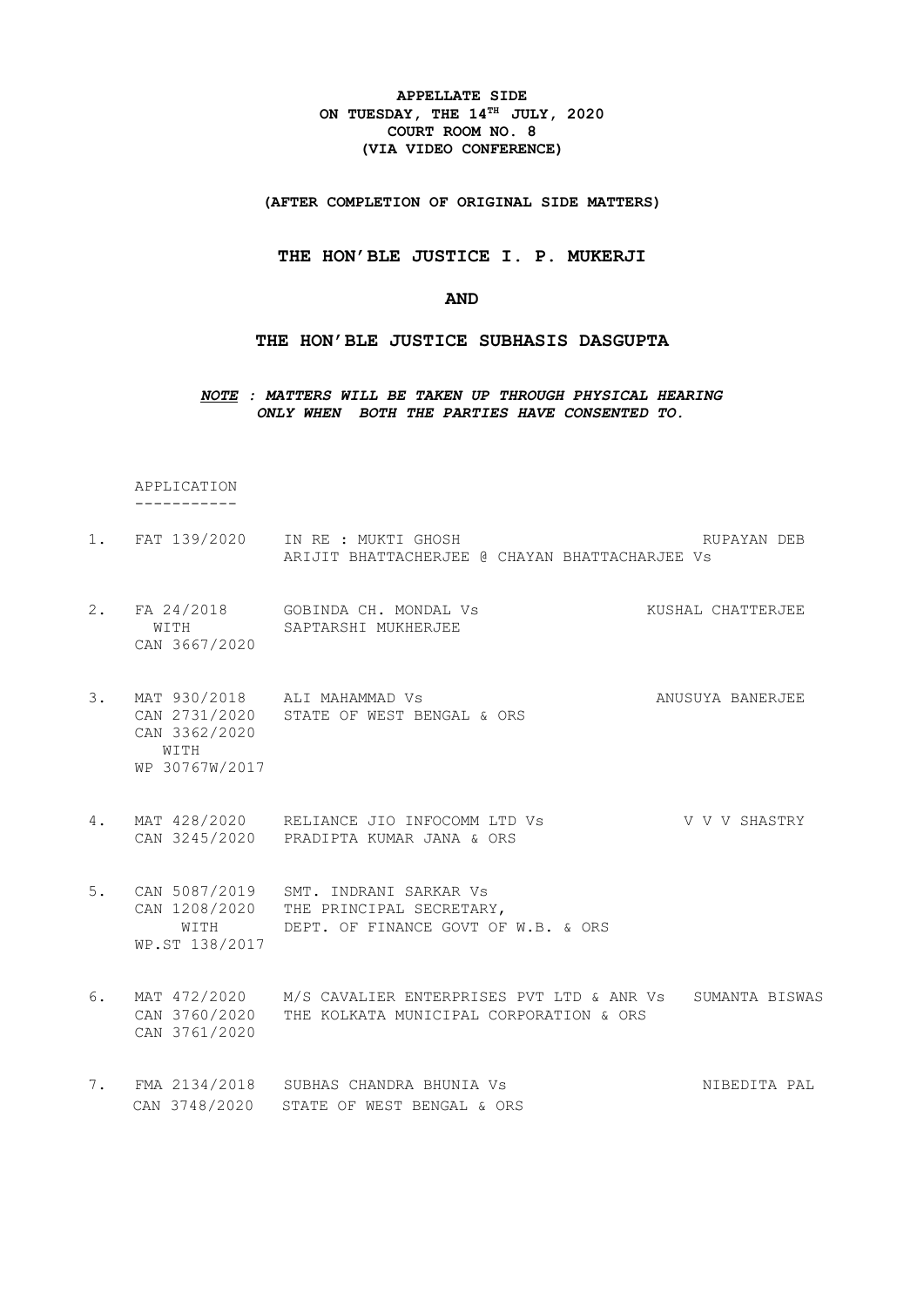**APPELLATE SIDE ON TUESDAY, THE 14TH JULY, 2020 COURT ROOM NO.16 (VIA VIDEO CONFERENCE)**

**AT 11:00 AM**

## **THE HON'BLE JUSTICE HARISH TANDON**

**AND**

**THE HON'BLE JUSTICE JAY SENGUTPA**

## *NOTE : MATTERS WILL BE TAKEN UP THROUGH PHYSICAL HEARING ONLY WHEN BOTH THE PARTIES HAVE CONSENTED TO.*

 APPLICATION FOR BAIL --------------------

|    |                                | 1. CRM 4380/2020 MD. ABDUL HALIM & ORS. Vs KUSHAL KR. MUKHERJEE<br>CRAN 2546/2020 STATE OF WEST BENGAL |                |
|----|--------------------------------|--------------------------------------------------------------------------------------------------------|----------------|
|    |                                | 2. CRM 4516/2020 ABHISEKH SHAW @ BAJRANGI Vs DHANANJAY BANERJEE<br>CRAN 2667/2020 STATE OF WEST BENGAL |                |
|    |                                | 3. CRM 4766/2020 SK MOTIUR RAHAMAN @ MOTI SK & ANR Vs SANTANU MAJI<br>STATE OF WEST BENGAL             |                |
| 4. |                                | CRM 4674/2020 SANJIT SARKAR Vs<br>CRAN 2848/2020 STATE OF WEST BENGAL                                  | AMRIN KHATOON  |
|    |                                | 5. CRM 4351/2020 ARIFUL MONDAL Vs<br>CRAN 2520/2020 STATE OF WEST BENGAL                               | BUSHRA KHATOON |
| 6. | CRAN 3093/2020                 | CRM 162/2020 SRIKANTA YADAV Vs<br>CRAN 3091/2020 STATE OF WEST BENGAL                                  | SANJIB MITRA   |
|    | 7. CRM 3622/2020 TAPAS SAHA Vs | CRAN 1911/2020 STATE OF WEST BENGAL                                                                    | MD ZOHAIB RAUF |
| 8. |                                | CRM 3616/2020 VIVEK BISWAS Vs<br>STATE OF WEST BENGAL                                                  | BRAJESH JHA    |
| 9. |                                | CRM 3619/2020 PRATAP SAHA @ PITU Vs<br>STATE OF WEST BENGAL                                            | BRAJESH JHA    |
|    |                                | 10. CRM 3812/2020 FARUK SEIKH& ANR Vs<br>CRAN 2068/2020 STATE OF WEST BENGAL                           | IKBAL HOSSAIN  |
|    |                                | 11. CRM 3929/2020 MOMINUDDIN @ MONUDDIN Vs                                                             | KALIPADA DAS   |

STATE OF WEST BENGAL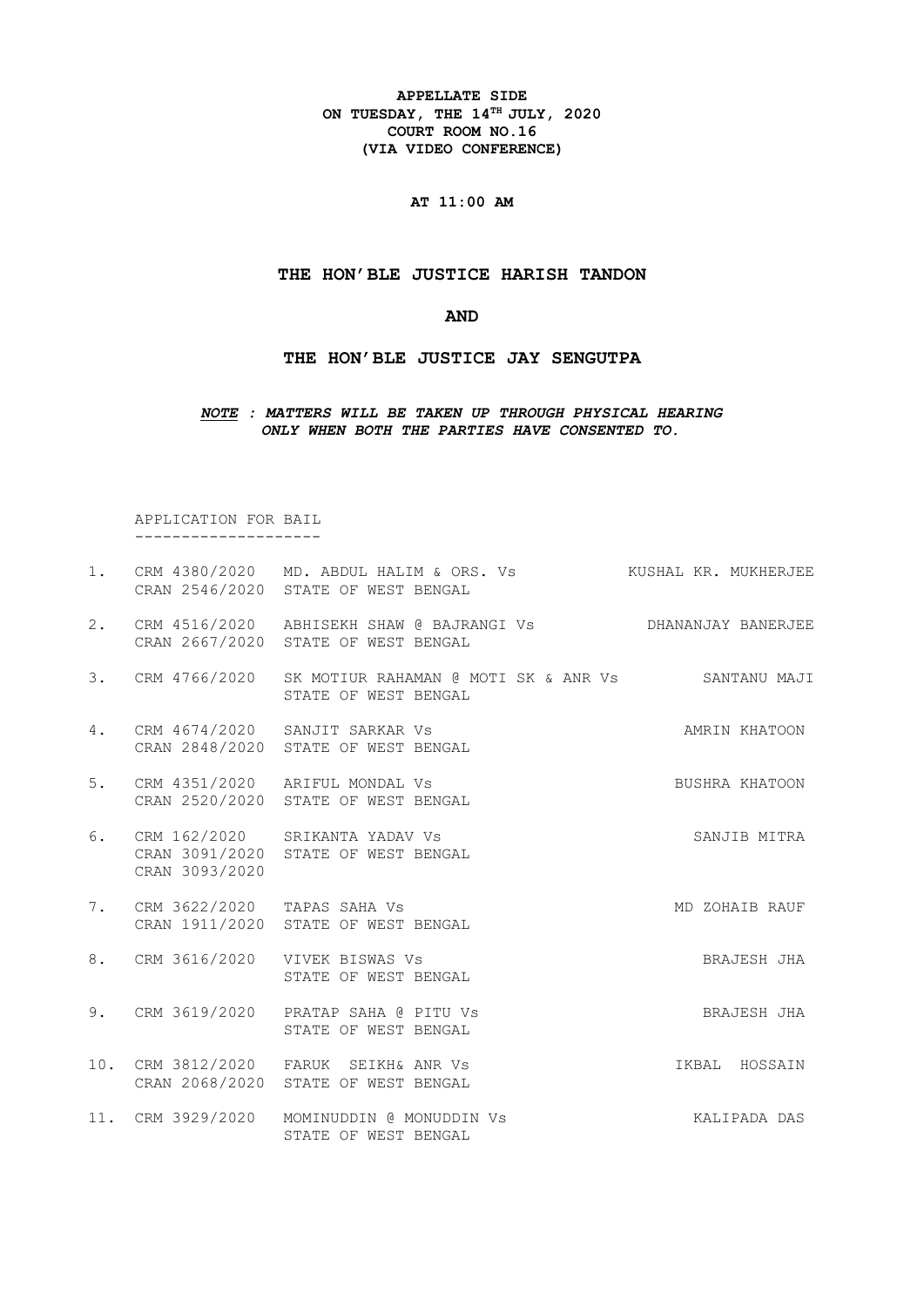APPLICATION FOR ANTICIPATORY BAIL ---------------------------------

12. CRM 4637/2020 AMIT MALLA Vs SOUMYAJIT DAS MAHAPATRA INII PANDAN VS<br>STATE OF WEST BENGAL 13. CRM 4697/2020 INDRAJIT MAITY & ANR Vs PURNASIS BHUIYA CRAN 2878/2020 STATE OF WEST BENGAL 14. CRM 4798/2020 LAXMI BIBI @ LOKHI BIBI Vs SANJIB KUMAR DAN CRAN 2998/2020 STATE OF WEST BENGAL 15. CRM 4725/2020 SAVITA DEVI MALL & ANR Vs PRAN GOPAL DAS CRAN 2923/2020 STATE OF WEST BENGAL 16. CRM 4509/2020 BILLAL SK @ SEIKH BILLAL Vs ARNAB CHATTERJEE CRAN 2659/2020 STATE OF WEST BENGAL 17. CRM 4385/2020 ABU HOSSAIN BISWAS & ANR Vs SUSNIGDHO BHATTACHARYYA CRAN 2548/2020 STATE OF WEST BENGAL 18. CRM 4165/2020 GOPAL GHOSH & ORS Vs DEBAJIT KUNDU STATE OF WEST BENGAL 19. CRM 4772/2020 SHYAMALI ROY Vs DEBAJIT KUNDU STATE OF WEST BENGAL 20. CRM 4773/2020 SHRI KRISHNA MATABBAR Vs DEBAJIT KUNDU STATE OF WEST BENGAL 21. CRM 4765/2020 KRISHNA GHOSH & ORS Vs SANTANU MAJHI CRAN 2967/2020 STATE OF WEST BENGAL 22. CRM 4775/2020 ANUP MITRA & ORS Vs SUKANYA ADHIKARY STATE OF WEST BENGAL 23. CRM 4761/2020 OIJUL SEKH @ AYIJUL SK @ OIJUL SK. & ORS Vs CRAN 2964/2020 STATE OF WEST BENGAL SAYANTAN HAZRA 24. CRM 4863/2020 LALCHAND MONDAL & ORS Vs SUMANTA DAS CRAN 3063/2020 STATE OF WEST BENGAL 25. CRM 4864/2020 KALACHAND BISWAS @ KALU Vs SUBIR DEBNATH CRAN 3064/2020 STATE OF WEST BENGAL 26. CRM 3762/2020 NIRAJ SHARMA Vs REJESH KR SHARMA STATE OF WEST BENGAL 27. CRM 4587/2020 SUSHANTA BAGDI & ORS Vs ALLEN FELIX CRAN 2729/2020 STATE OF WEST BENGAL 28. CRM 3796/2020 DIPAMKAR MONDAL @ GURUPADA MONDAL & ANR. Vs CRAN 2052/2020 STATE OF WEST BENGAL MAZHAR HOSSAIN CHOWDHURY 29. CRM 4053/2020 MD. ARIFUDDIN SK. @ KHALIL SK. & ORS. Vs CRAN 2265/2020 STATE OF WEST BENGAL ARNAB CHATTERJEE 30. CRM 4613/2020 HABIBUR RAHAMAN & ORS Vs SONALI DAS CRAN 2759/2020 STATE OF WEST BENGAL 31. CRM 4608/2020 KHAGENDRANATH MALI & ORS Vs JEENIA RUDRA CRAN 2753/2020 STATE OF WEST BENGAL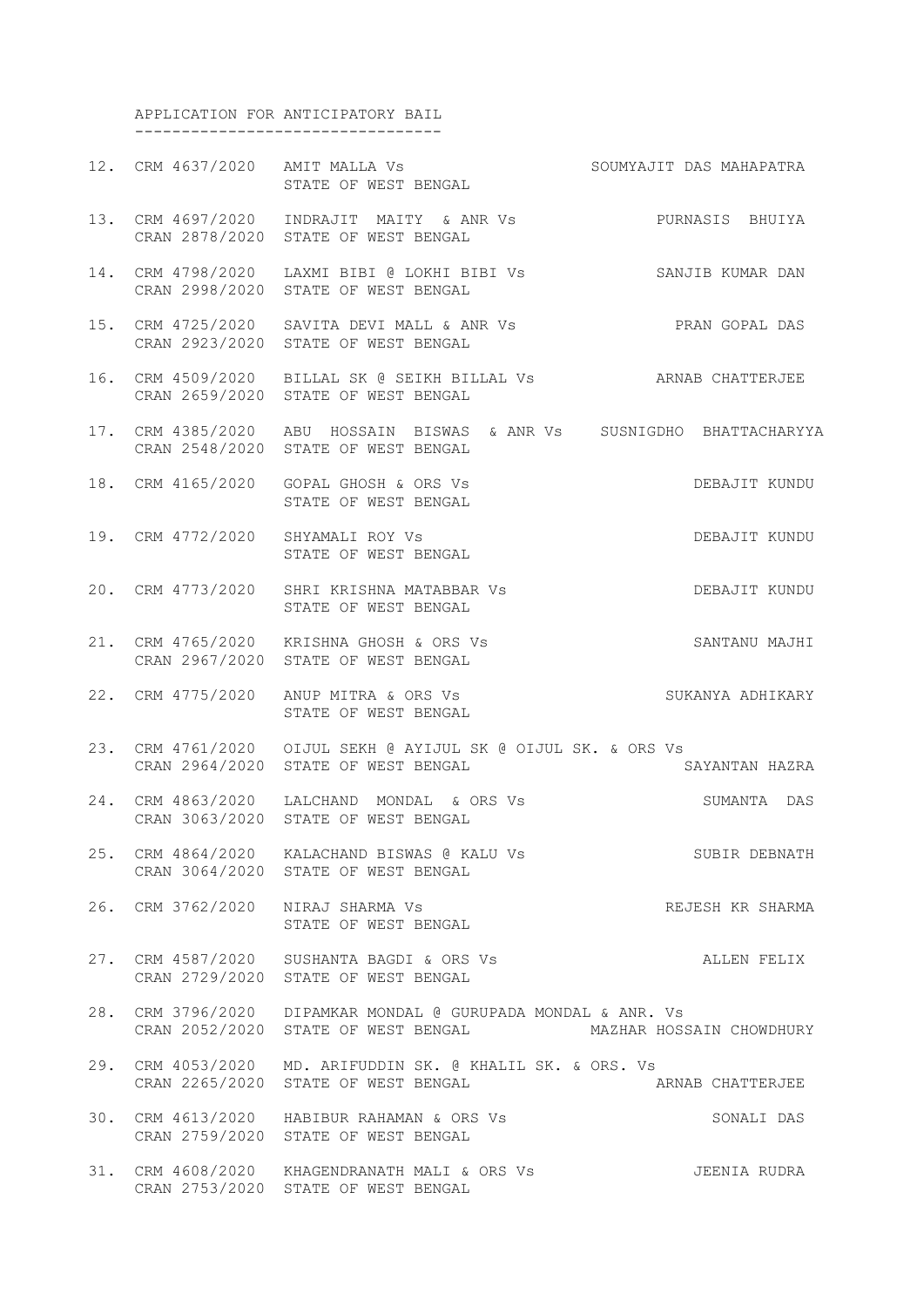- 32. CRM 4984/2020 CHUMKI BIBI @ BIBI CHUMKI @ BIBI CHIMKI & ORS Vs CRAN 3217/2020 STATE OF WEST BENGAL ARUP SARUP SARKAR
- 33. CRM 4987/2020 MITHUN KHAMARU Vs JISAN IQUBAL HOSSAIN
- 34. CRM 4988/2020 SK TAMIZUDDIN Vs RAJESHWAR CHAKRABORTY CRAN 3224/2020 STATE OF WEST BENGAL
- 35. CRM 4989/2020 BISWAJIT SARKAR & ORS Vs ASRAF MANDAL CRAN 3225/2020 STATE OF WEST BENGAL

 CANCELLATION OF BAIL --------------------

CRAN 3222/2020 STATE OF WEST BENGAL

36. CRM 4893/2020 STATE OF WEST BENGAL Vs **ANWAR HOSSAIN** BISWAJIT GOPE

 ADMISSION OF APPEAL -------------------

- 37. CRA 171/2020 MADHUSUDAN JANA Vs ARUN KUMAR DAS CRAN 2881/2020 STATE OF WEST BENGAL CRAN 2882/2020
- 38. CRA 172/2020 ABDUL SK & ORS Vs DHANANJAY BANERJE CRAN 2896/2020 STATE OF WEST BENGAL

 RELAXATION OF BAIL ------------------

- 39. CRAN 2079/2020 TAMAL SAHA Vs VISHAL KUMAR STATE OF WEST BENGAL WITH CRM 1880/2020
- 40. CRAN 2699/2020 HOMNATH NIRULA Vs ARJUN CHOWDHURY STATE OF WEST BENGAL WITH CRM 2892/2020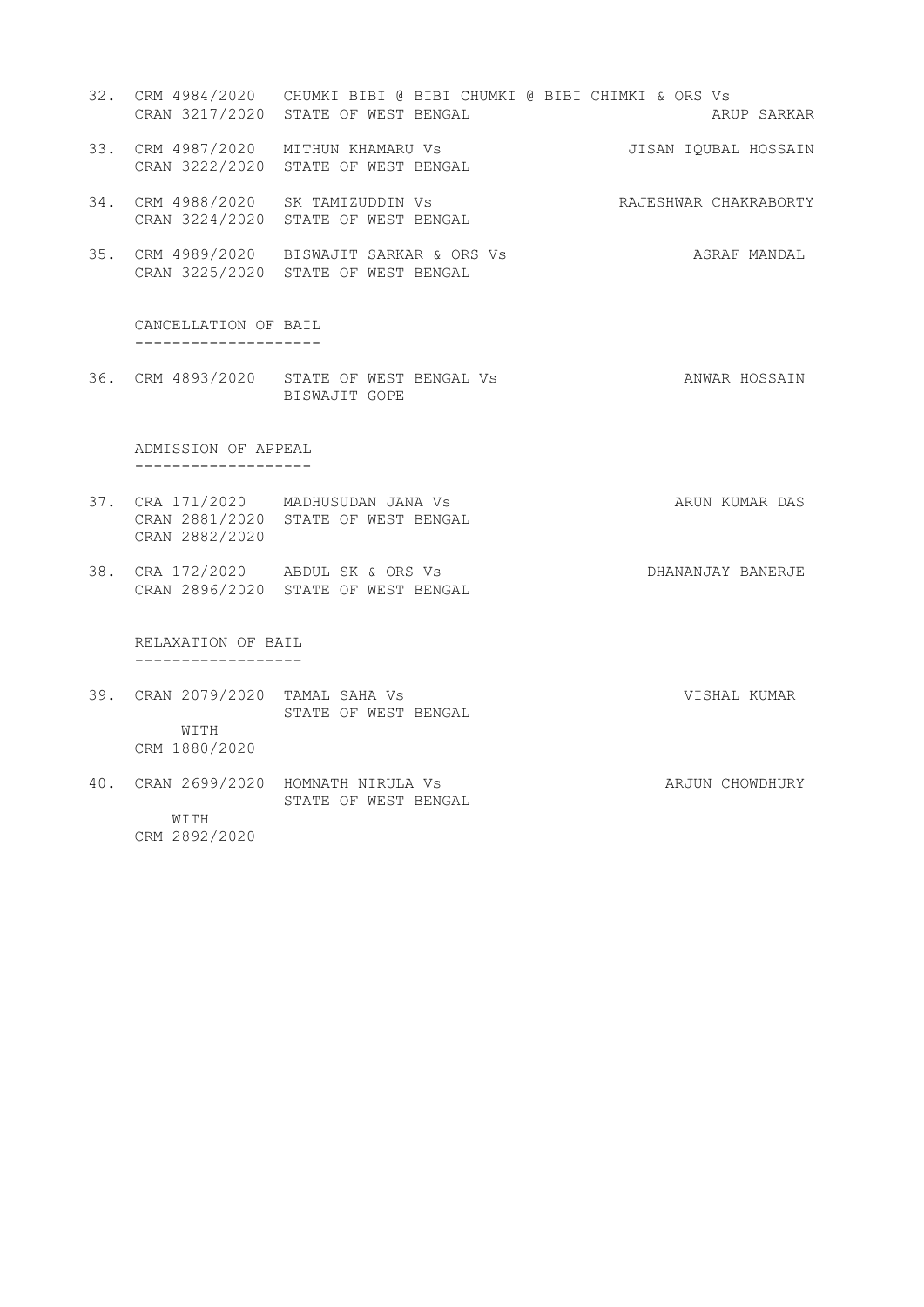**APPELLATE SIDE ON TUESDAY, THE 14TH JULY, 2020 COURT ROOM NO. 11 (VIA VIDEO CONFERENCE)**

# **AT 11:00 AM**

### **THE HON'BLE JUSTICE SOUMEN SEN**

#### **AND**

### **THE HON'BLE JUSTICE SUVRA GHOSH**

### *NOTE : MATTERS WILL BE TAKEN UP THROUGH PHYSICAL HEARING ONLY WHEN BOTH THE PARTIES HAVE CONSENTED TO.*

 APPLICATION FOR BAIL --------------------

1. CRM 4947/2020 SAGAR GHOSH Vs PRABIR MAJUMDER CRAN 3167/2020 STATE OF WEST BENGAL 2. CRM 4949/2020 KRISHNA PRASAD SHARMA Vs MRITUNJOY CHATTERJEE CRAN 3175/2020 STATE OF WEST BENGAL 3. CRM 4950/2020 SANJAY GUPTA Vs MRITYUNJOY CHATTERJEE CRAN 3176/2020 STATE OF WEST BENGAL 4. CRM 4953/2020 AZUMAN SK @ AZAMAN SK @ RAJU SK Vs ARNAB SAHA CRAN 3181/2020 STATE OF WEST BENGAL CRAN 3182/2020 CRAN 3184/2020 5. CRM 4955/2020 MOJIBUR RAHAMAN @ MUJUR SK Vs ARUP KUMAR BHOWMICK CRAN 3183/2020 STATE OF WEST BENGAL 6. CRM 4962/2020 MD. SHAMI @ MAHAMMAD SHAMI Vs PRONAY BASAK CRAN 3193/2020 STATE OF WEST BENGAL 7. CRM 4966/2020 PARTHA TALUKDAR Vs SUBHAJIT CHOWDHURY CRAN 3198/2020 STATE OF WEST BENGAL 8. CRM 4958/2020 AJIJUL MOLLA @ PIKLU & ANR Vs KARABI ROY CRAN 3189/2020 STATE OF WEST BENGAL 9. CRM 4975/2020 MAMPI DHOLE@MAMON Vs DEBASIS KAR CRAN 3206/2020 STATE OF WEST BENGAL 10. CRM 4977/2020 MINARUL SK Vs JISSAN IQUBAL HOSSAIN CRAN 3209/2020 STATE OF WEST BENGAL 11. CRM 4981/2020 BINDU SARKAR & ANR Vs AMANUL ISLAM CRAN 3213/2020 STATE OF WEST BENGAL 12. CRM 4985/2020 JHORU SK @ AKRAMUL SK Vs JISAN IQUBAL HOSSAIN CRAN 3218/2020 STATE OF WEST BENGAL 13. CRM 4986/2020 ALAMIN AHAMMED @ ALAMIN AHAMED & ORS Vs SHEKHAR BARMAN CRAN 3219/2020 STATE OF WEST BENGAL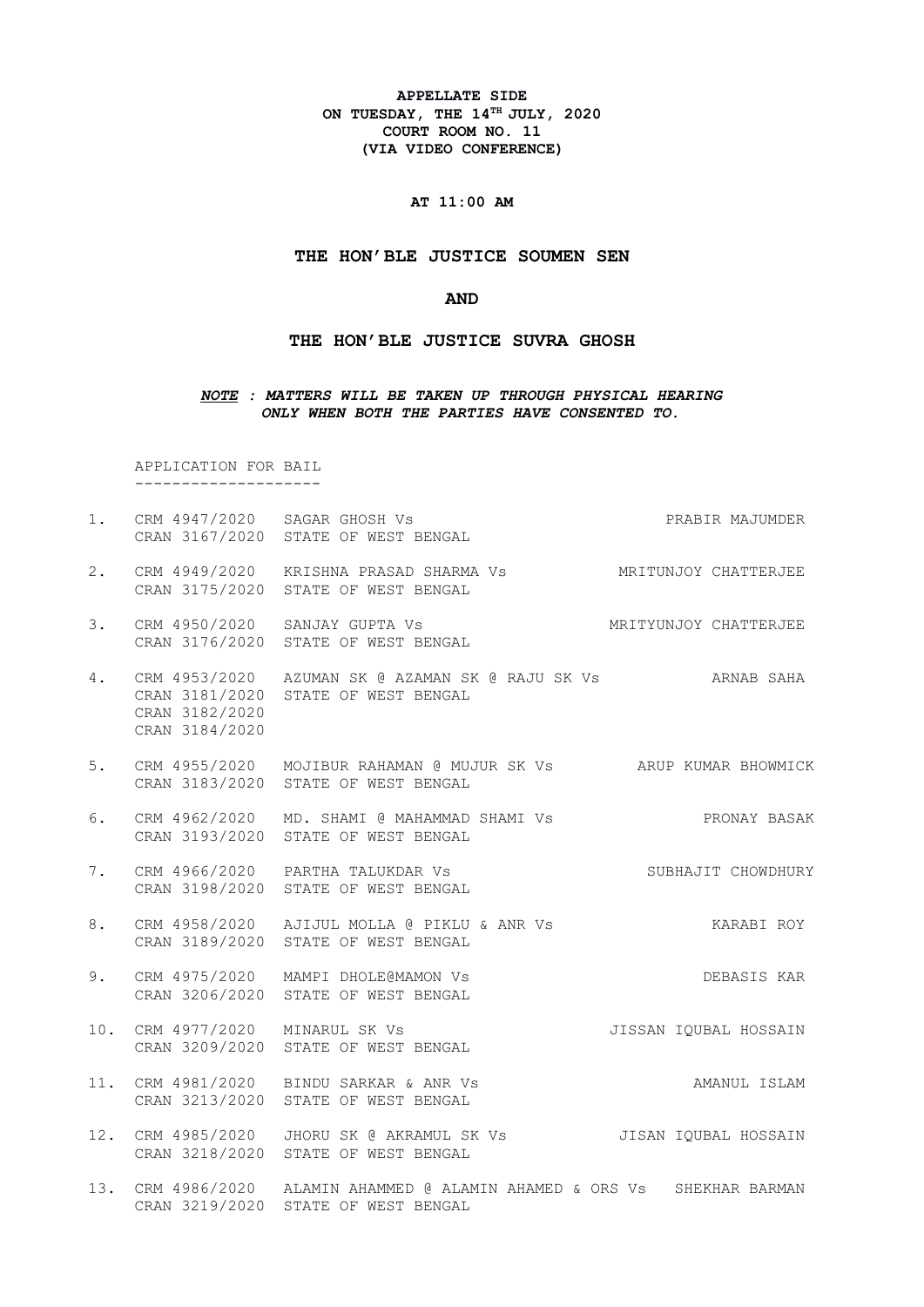|                                                          | 14. CRM 12189/2017 PRAMATHA NATH MANNA Vs<br>CBI & ANR                                                     | D BHATTACHARYA       |
|----------------------------------------------------------|------------------------------------------------------------------------------------------------------------|----------------------|
| WITH<br>CRM 13227/2017<br>CRM 1748/2020<br>CRM 2885/2020 |                                                                                                            |                      |
|                                                          | APPLICATION FOR ANTICIPATORY BAIL                                                                          |                      |
|                                                          | 15. CRM 4948/2020 SWAPAN KARMAKAR Vs<br>CRAN 3170/2020 STATE OF WEST BENGAL                                | ARUP KUMAR BHOWMICK  |
|                                                          | 16. CRM 4951/2020 RAMEN BISWAS & ORS Vs<br>CRAN 3177/2020 STATE OF WEST BENGAL                             | PRABIR MAJUMDER      |
|                                                          | 17. CRM 4952/2020 AVISHEK DUTTA ROY Vs<br>CRAN 3179/2020 STATE OF WEST BENGAL                              | NAZIR AHMED          |
|                                                          | 18. CRM 4954/2020 AVISHEK DUTTA ROY Vs<br>CRAN 3180/2020 STATE OF WEST BENGAL                              | NAZIR AHMED          |
|                                                          | 19. CRM 4956/2020 AVISHEK DUTTA ROY Vs<br>CRAN 3186/2020 STATE OF WEST BENGAL                              | NAZIR AHMED          |
|                                                          | 20. CRM 4959/2020 SADDAM BISWAS & ANR Vs<br>CRAN 3190/2020 STATE OF WEST BENGAL                            | PRABIR MAJUMDER      |
|                                                          | 21. CRM 4960/2020 SANTOSH KHAMARU & ANR Vs<br>CRAN 3191/2020 STATE OF WEST BENGAL                          | JISAN IQUBAL HOSSAIN |
|                                                          | 22. CRM 4957/2020  INDRANIL SUR & ANR Vs<br>CRAN 3188/2020 STATE OF WEST BENGAL                            | PRONAY BASAK         |
|                                                          | 23. CRM 4961/2020 PRASENJIT BISWAS Vs<br>CRAN 3192/2020 STATE OF WEST BENGAL                               | KARABI ROY           |
|                                                          | 24. CRM 4963/2020 SUBHENDU GHOSH Vs<br>CRAN 3194/2020 STATE OF WEST BENGAL                                 | PRONAY BASAK         |
| 25. CRM 4964/2020 MOUMITA DAS Vs                         | CRAN 3195/2020 STATE OF WEST BENGAL                                                                        | RAJESH NASKAR        |
|                                                          | 26. CRM 4965/2020 SUBIR GHOSH & ORS Vs<br>CRAN 3196/2020 STATE OF WEST BENGAL                              | ARNAB CHATTERJEE     |
| 27. CRM 4967/2020 AMENA BIBI Vs                          | CRAN 3199/2020 STATE OF WEST BENGAL                                                                        | ANKITA DEY           |
|                                                          | 28. CRM 4968/2020 SK TUTUBUDDIN MANDAL & ORS Vs SABNAM LASKAR<br>CRAN 3200/2020 STATE OF WEST BENGAL       |                      |
|                                                          | 29. CRM 4969/2020 NRISHINGHA GHOSH & ORS Vs AMANUL ISLAM<br>CRAN 3201/2020 STATE OF WEST BENGAL            |                      |
|                                                          | 30. CRM 4970/2020 ALOM ALI MANDAL & ANR Vs   JISAN IQUBAL HOSSAIN<br>CRAN 3202/2020 STATE OF WEST BENGAL   |                      |
|                                                          | 31. CRM 4971/2020 SURAD MANDAL @ SARAUDDIN MANDAL @ SARAD MANDAL Vs<br>CRAN 3203/2020 STATE OF WEST BENGAL | JISAN IQUBAL HOSSAIN |
|                                                          | 32. CRM 4972/2020 RAJIV DOCTOR @ RIPON @ RAJIB DAKTAR & ANR Vs<br>CRAN 3205/2020 STATE OF WEST BENGAL      | JISAN IQUBAL HOSSAIN |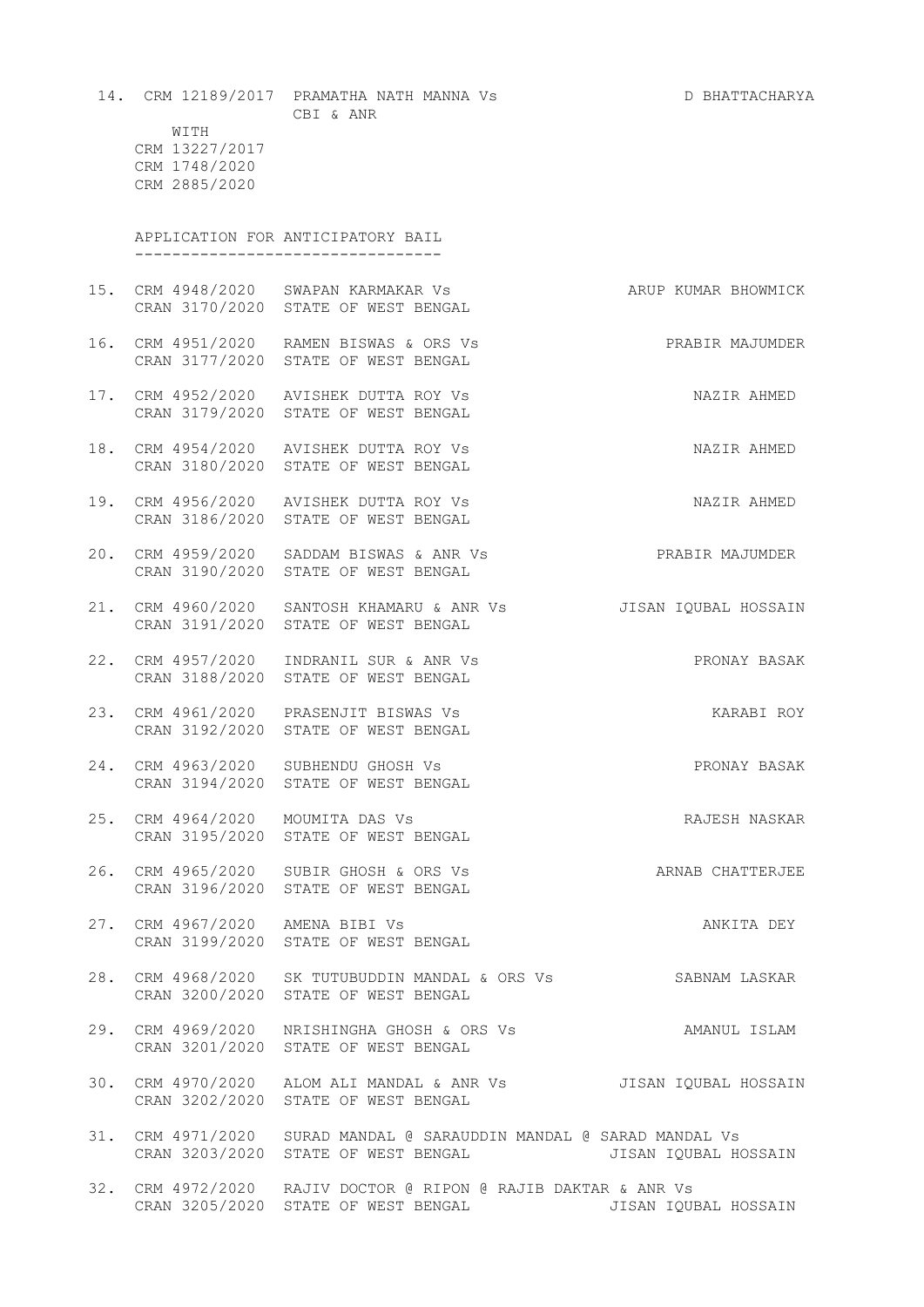- 33. CRM 4973/2020 AMJAD MONDAL@AMJAD MONDAL Vs JISAN IQUBAL HOSSAIN CRAN 3204/2020 STATE OF WEST BENGAL 34. CRM 4974/2020 JONY SEKH @ JONIRUL SK & ORS Vs JISAN IQUBAL HOSSAIN CRAN 3207/2020 STATE OF WEST BENGAL 35. CRM 4976/2020 SONALI RAJBANSHI Vs KOUSTAV BAGCHI CRAN 3208/2020 STATE OF WEST BENGAL 36. CRM 4978/2020 AKALI MONDAL & ORS Vs AMANUL ISLAM CRAN 3211/2020 STATE OF WEST BENGAL 37. CRM 4979/2020 LALCHAN @LALCHAND Vs JISSAN IQUBAL HOSSAIN CRAN 3210/2020 STATE OF WEST BENGAL 38. CRM 4980/2020 BIMAL DAS Vs ARUP SARKAR CRAN 3212/2020 STATE OF WEST BENGAL 39. CRM 4982/2020 PAJLU @ FAJLU @ FAJLU SK @ SK FAJLU & ANR Vs CRAN 3214/2020 STATE OF WEST BENGAL ARUP SARKAR ARUP SARKAR
- 40. CRM 4983/2020 MAHIDUL ISLAM & ORS Vs AMANUL ISLAM CRAN 3216/2020 STATE OF WEST BENGAL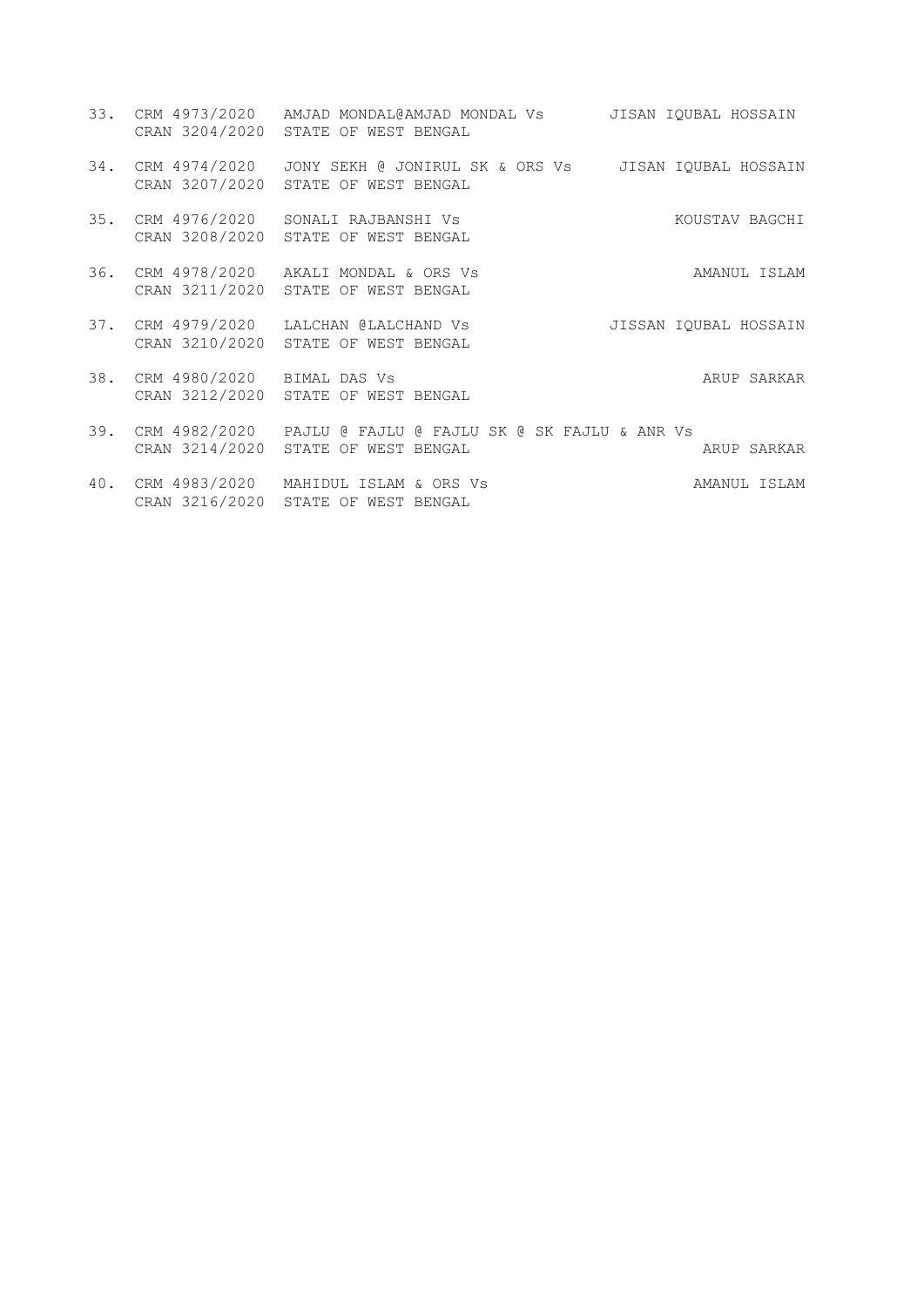**ORIGINAL SIDE ON TUESDAY, THE 14TH JULY, 2020 COURT ROOM NO. 19 (VIA VIDEO CONFERENCE)**

# *AT 11:00 AM*

## **THE HON'BLE JUSTICE SAHIDULLAH MUNSHI**

# *NOTE : MATTERS WILL BE TAKEN UP THROUGH PHYSICAL HEARING ONLY WHEN BOTH THE PARTIES HAVE CONSENTED TO.*

 FOR HEARING -----------

1. GA 1735/2019 IN THE GOODS OF : PRIYAMVADA DEVI BIRLA (DEC) -AND- Vs FOX & MONDAL GA 1845/2019 HARSH VARDHAN LODHA & ORS. -VS- AJAY KUMAR NEWAR & ORS. KHAITAN & CO. WITH GA 1761/2019 GA 1786/2019 GA 2007/2019 TS 6/2004

 NEW APPLICATIONS ----------------

2. GA 831/2020 IN THE GOODS OF : PRIYAMVADA DEVI BIRLA (DEC) -AND- Vs RAJIV KUMAR HARSH VARDHAN LODHA & ORS. -VS- AJAY KUMAR NEWAR & ORS. WITH GA 832/2020 GA 833/2020 GA 834/2020 GA 842/2020 GA 843/2020 GA 844/2020 CC 18/2020 CC 19/2020 CC 20/2020 TS 6/2004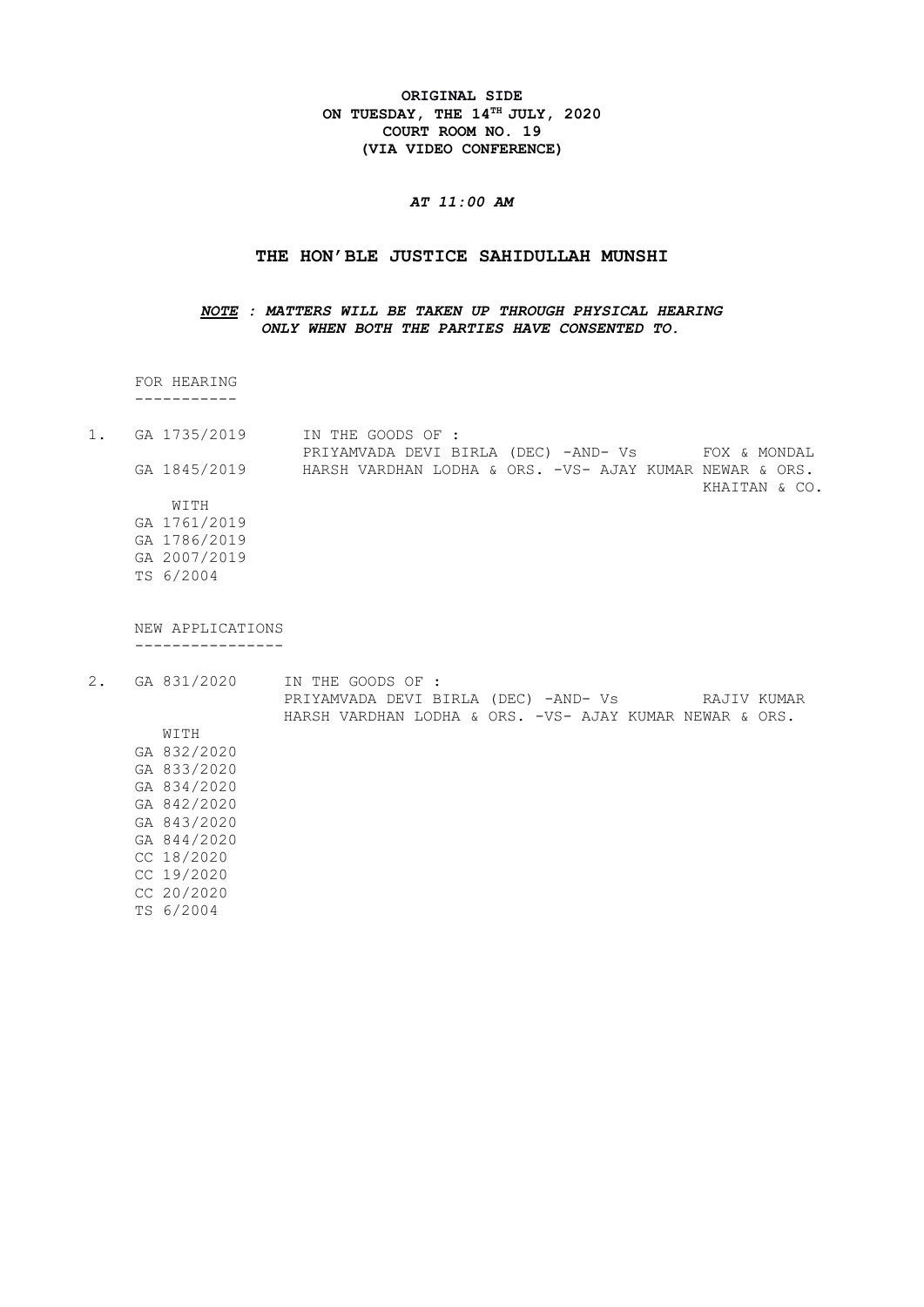**APPELLATE SIDE ON TUESDAY, THE 14TH JULY, 2020 COURT ROOM NO.12 (VIA VIDEO CONFERENCE)**

# **AT 11:00 AM**

### **THE HON'BLE JUSTICE ARINDAM SINHA**

*NOTE : MATTERS WILL BE TAKEN UP THROUGH PHYSICAL HEARING ONLY WHEN BOTH THE PARTIES HAVE CONSENTED TO.*

> **(IN THE FIRST CLUSTER) FROM 11.00 AM TO 12.00 PM --------------------------**

MOTION

------

- 1. WP 23063W/2019P M/S. SUSHMA KHANNA Vs ARKA KUMAR NAG CAN 130/2020 I.O.C. & ORS CAN 266/2020 CAN 3493/2020 CAN 3494/2020
- 2. WP 23185W/2019P S V LOGISTICS Vs ARKA KUMAR NAG CAN 375/2020 INDIAN OIL CORP LTD & ORS CAN 3473/2020 CAN 3474/2020
- 3. WP 23061W/2019P M/S. TASVEER SOHI Vs ARKA KUAMR NAG CAN 198/2020 I.O.C. & ORS CAN 144/2020 CAN 3488/2020 CAN 3490/2020
- 4. WP 23060W/2019P M/S. BINDU KHANNA Vs ARKA KUMAR NAG CAN 267/2020 I.O.C. & ORS CAN 3470/2020 CAN 3472/2020
- 5. WP 23057W/2019P M/S. SOHI CARRIERS PVT LTD & ANR Vs ARKA KUMAR NAG CAN 3481/2020 I.O.C. & ORS CAN 3482/2020
- 6. WP 23055W/2019P ASHOK KUAMR CHORARIA Vs ARKA KUMAR NAG CAN 187/2020 HINDUSTAN PETROLEUM CORP LTD & ORS CAN 140/2020 CAN 3499/2020 CAN 3501/2020
- 7. WP 23186W/2019P SANJEEV SALUJA Vs AND ARKA KUMAR NAG CAN 3460/2020 HINDUSTAN PETROLEUM CORP LTD & ORS CAN 3461/2020 WITH CAN 270/2020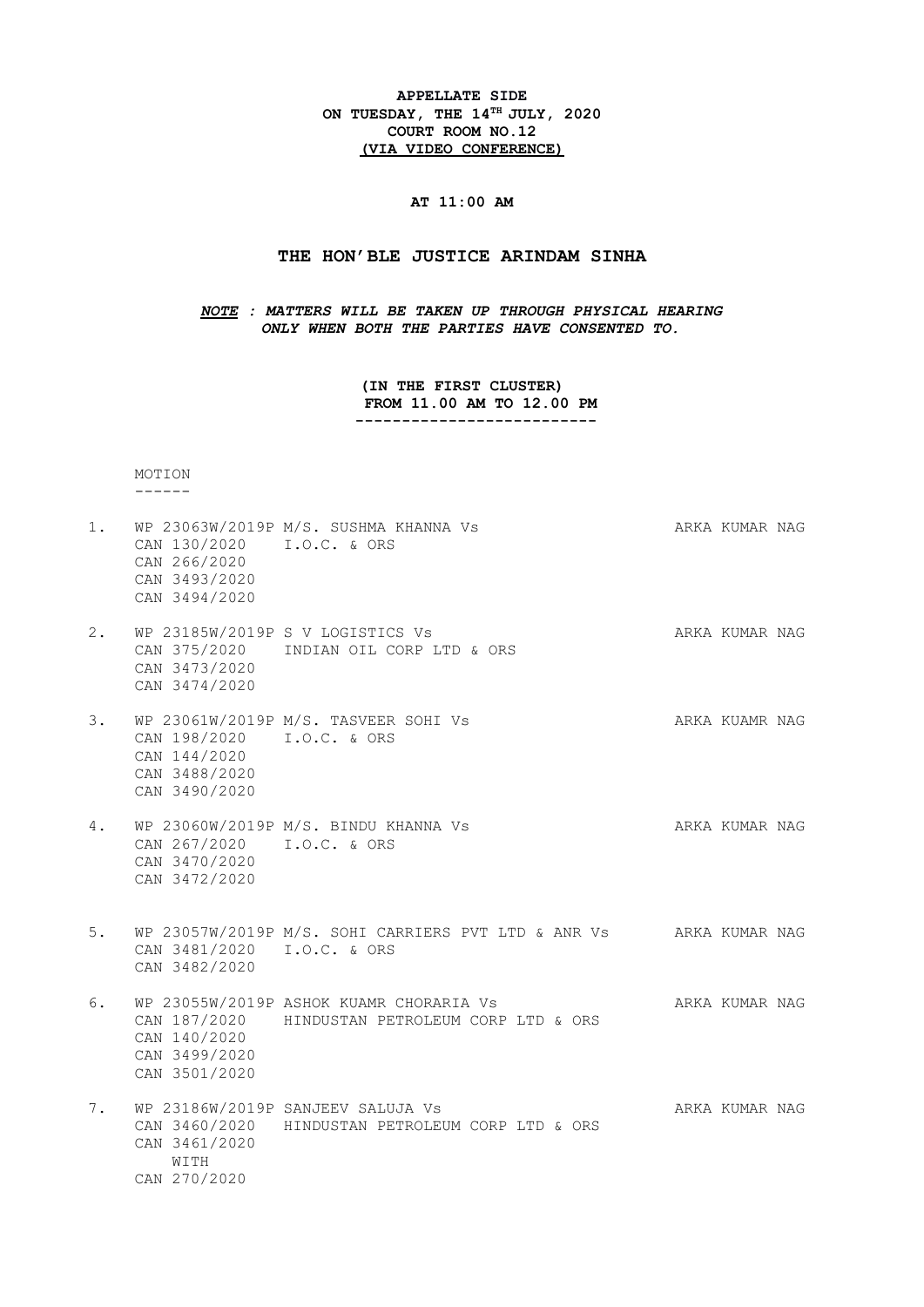- 8. WP 23056W/2019P FRIEGHT TRANSPORT CORPORATION Vs ARKA KUMAR NAG CAN 202/2020 HINDUSTAN PETROLEUM CORP LTD & ORS\ CAN 3462/2020 CAN 3463/2020
- 9. WP 23175W/2019P M/S. I A S TRANSPORT CORPRATION Vs SOHAM KUMAR RAY CAN 203/2020 HINDUSTAN PETROLEUM CORP & ORS CAN 129/2020 CAN 3430/2020 CAN 3431/2020
- 10. WP 23174W/2019P M/S. ABHISEK KHANNA Vs SOHAM KUMAR ROY CAN 128/2020 H.P.C.L. & ORS CAN 3437/2020 CAN 3428/2020 WITH CAN 199/2020

# **(IN THE SECOND CLUSTER) FROM 12.00 PM TO 1.00 PM**

 **--------------------------**

- 11. WP 23173W/2019P M/S. BINDU KHANNA Vs SOHAM KUMAR ROY CAN 133/2020 H.P.C.LTD & ORS CAN 265/2020 CAN 3426/2020 CAN 3427/2020
- 12. WP 23180W/2019P M/S. SKH ENTERPRISES & ANR Vs ARKA KUAMR NAG CAN 192/2020 HINDUSTAN PETROLEUM CORP LTD & ORS CAN 137/2020 CAN 3464/2020 CAN 3465/2020
- 13. WP 23183W/2019P M/S. SKH ENTERPRISE & ANR Vs ARKA KUMAR NAG CAN 3458/2020 INDIAN OIL CORP & ORS CAN 3459/2020
- 14. WP 23181W/2019P RADHIKA ASSOCIATES Vs ARKA KUMAR NAG CAN 127/2020 INDIAN OIL CORP & ORS CAN 268/2020 CAN 3496/2020 CAN 3497/2020
- 15. WP 23070W/2019P GURMOHINDER KAUR Vs ARKA KUAMR NAG CAN 3466/2020 INDIAL OIL CORP & ORS CAN 3467/2020
- 16. WP 23065W/2019P M/S. G K ENTERPRISES Vs ARKA KUMAR NAG CAN 201/2020 I.O.C. & ORS CAN 3484/2020 CAN 3485/2020
- 17. WP 23182W/2019P S N LOGISTICS Vs ARKA KUMAR NAG CAN 191/2020 INDIAN OIL CORP LTD & ORS CAN 131/2020 CAN 3468/2020 CAN 3469/2020
- 18. WP 5662W/2020 UNA VEDA NATHANIEL Vs S. G. CHOWDHURY CAN 3532/2020 STATE OF WEST BENGAL
- 19. WP 2191W/2020 MANASA CHARAN SANTRA & ORS Vs DIPTENDU MANDAL CAN 3732/2020 STATE OF WEST BENGAL & ORS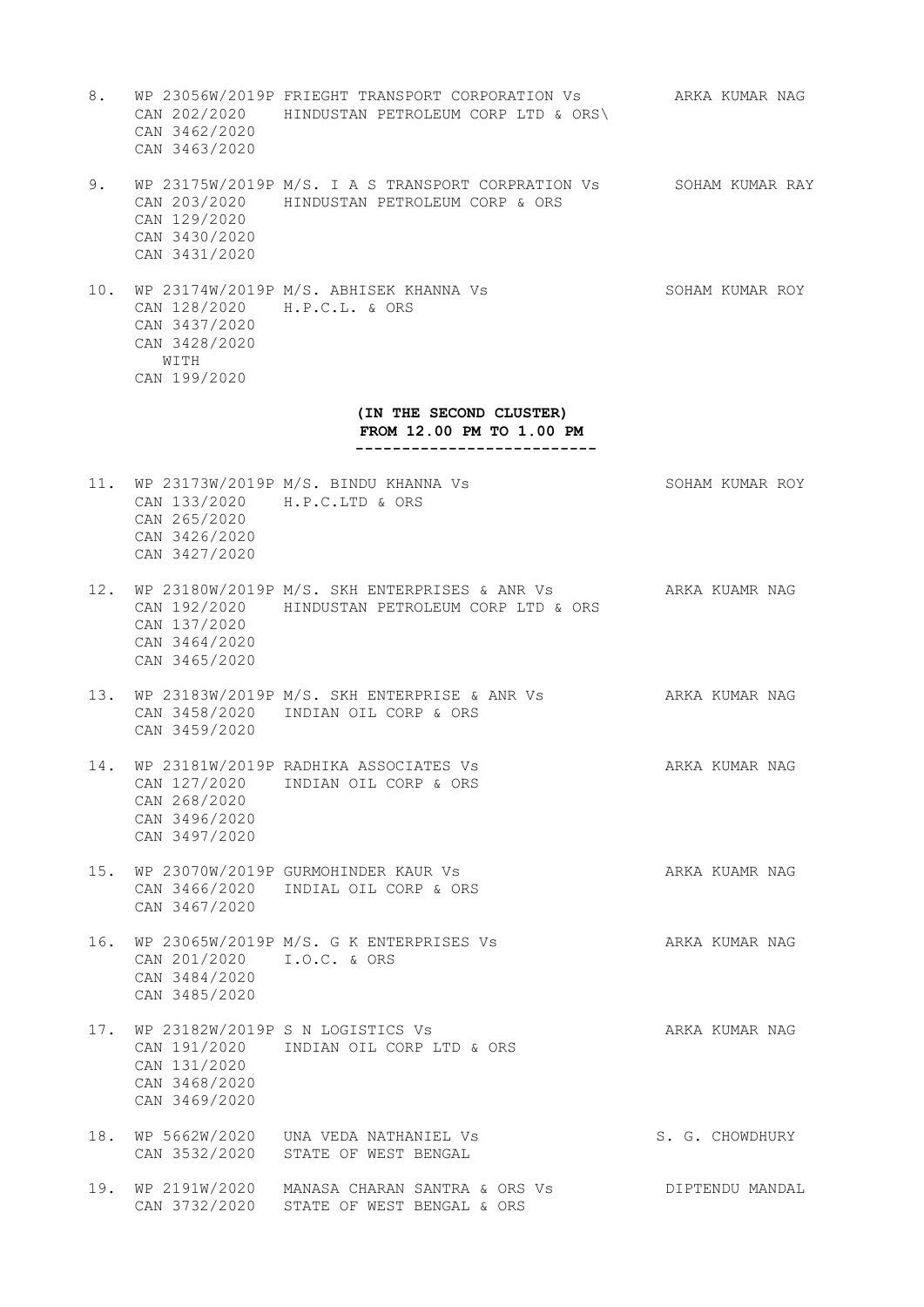**(IN THE THIRD CLUSTER) FROM 2.00 PM TO 3.00 PM --------------------------**

**CRIMINAL MATTER**

 **--------------**

 ADMISSION OF APPEAL -------------------

- 21. CRA 170/2020 BADRE ALAM Vs **ATHAR ALI ZEESHAN** C.B.I.
- 22. CRA 722/2019 DIPAK KUMAR MONDAL & ORS Vs BISWAJIT MANNA CRAN 215/2020 STATE OF WEST BENGAL CRAN 3004/2020

 ASSIGNED MATTERS ----------------

23. WP 13253W/2019 LEXUS MOTORS LTD & ANR Vs AVISHEK GUHA CAN 3376/2020 JOINT COMMISSIONER OF STATE TAX & ORS CAN 3377/2020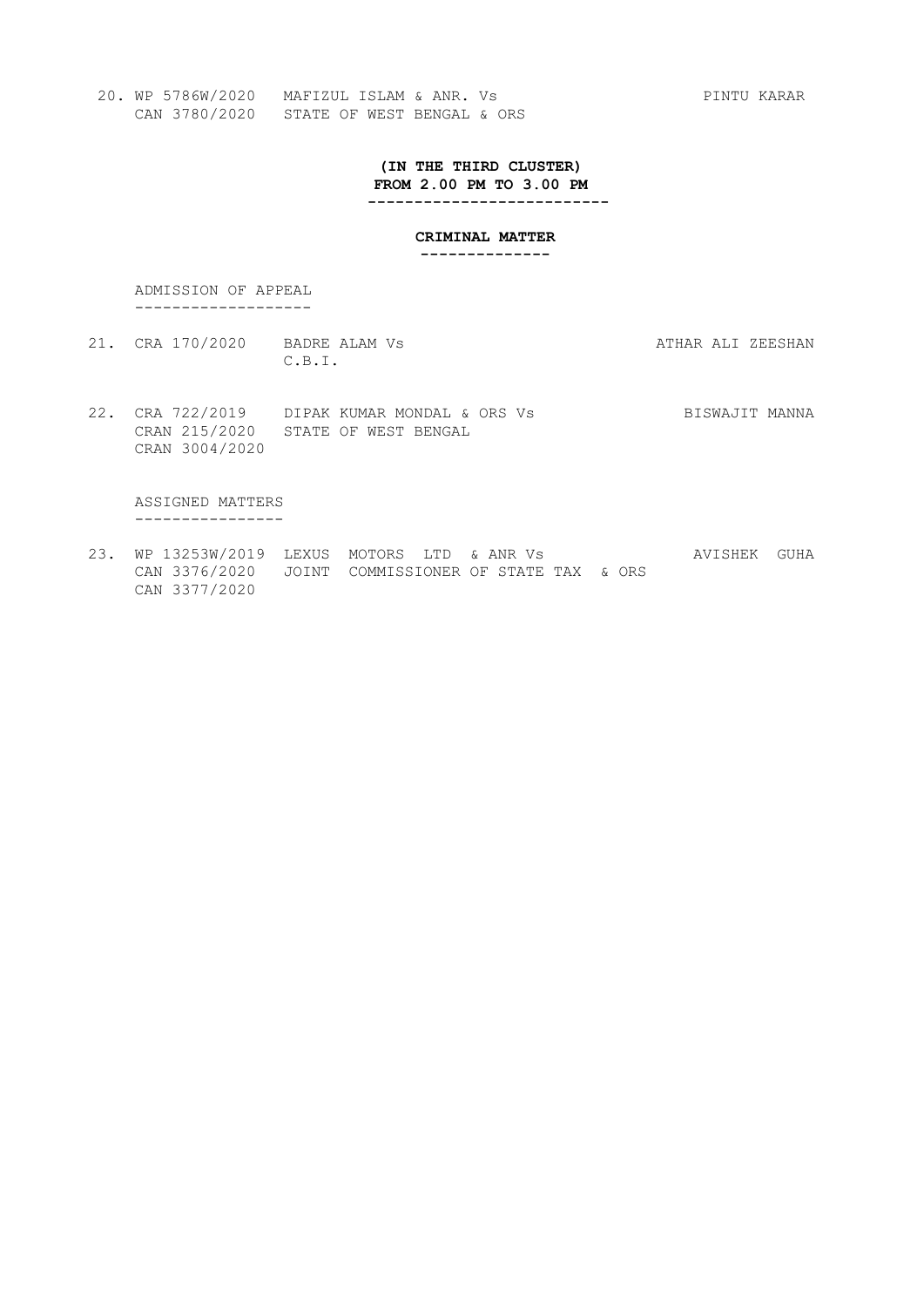## **ORIGINAL SIDE ON TUESDAY, THE 14TH JULY, 2020 COURT ROOM NO.12 (VIA VIDEO CONFERENCE)**

#### **THE HON'BLE JUSTICE ARINDAM SINHA**

# *NOTE : MATTERS WILL BE TAKEN UP THROUGH PHYSICAL HEARING ONLY WHEN BOTH THE PARTIES HAVE CONSENTED TO.*

 COURT APPLICATIONS UNDER ART.226 --------------------------------

- 1. WP 628/2019 BALA NAND JHA Vs SAKTI PADA JANA STATE OF WEST BENGAL AND ORS
- 2. WP 629/2019 BALA NAND JHA Vs SAKTI PADA JANA STATE OF WEST BENGAL AND ORS
- 3. GA 862/2020 NEOTIA HEALTHCARE INITIATIVE LIMITED Vs FOX & MANDAL STATE OF WEST BENGAL & ORS. WITH

WP 209/2020

 NEW MOTIONS -----------

- 4. AP 204/2020 HOMEVISTA DECOR AND FURNISHING PVT. LTD. Vs NAMRATA BASU GA 897/2020 SREI EQUIPMENT FINANCE LIMITED AND 2 OTHERS
- 5. GA 828/2020 ANIL RAJKUMAR MEKERJI AND ORS Vs SINHA & CO R REV PARITOSH CANNING AND ORS WITH

CS 111/2019

6. GA 874/2020 RAJIV PODDAR AND ORS Vs ANUJIT BISWAS RAKESH PODDAR & ORS WITH CS 60/2020 GA 875/2020

 FOR HEARING -----------

7. WP 68/2020 DEBASHIS CHAKRABORTY Vs SAKTI PADA JANA THE STATE OF WEST BENGAL AND ORS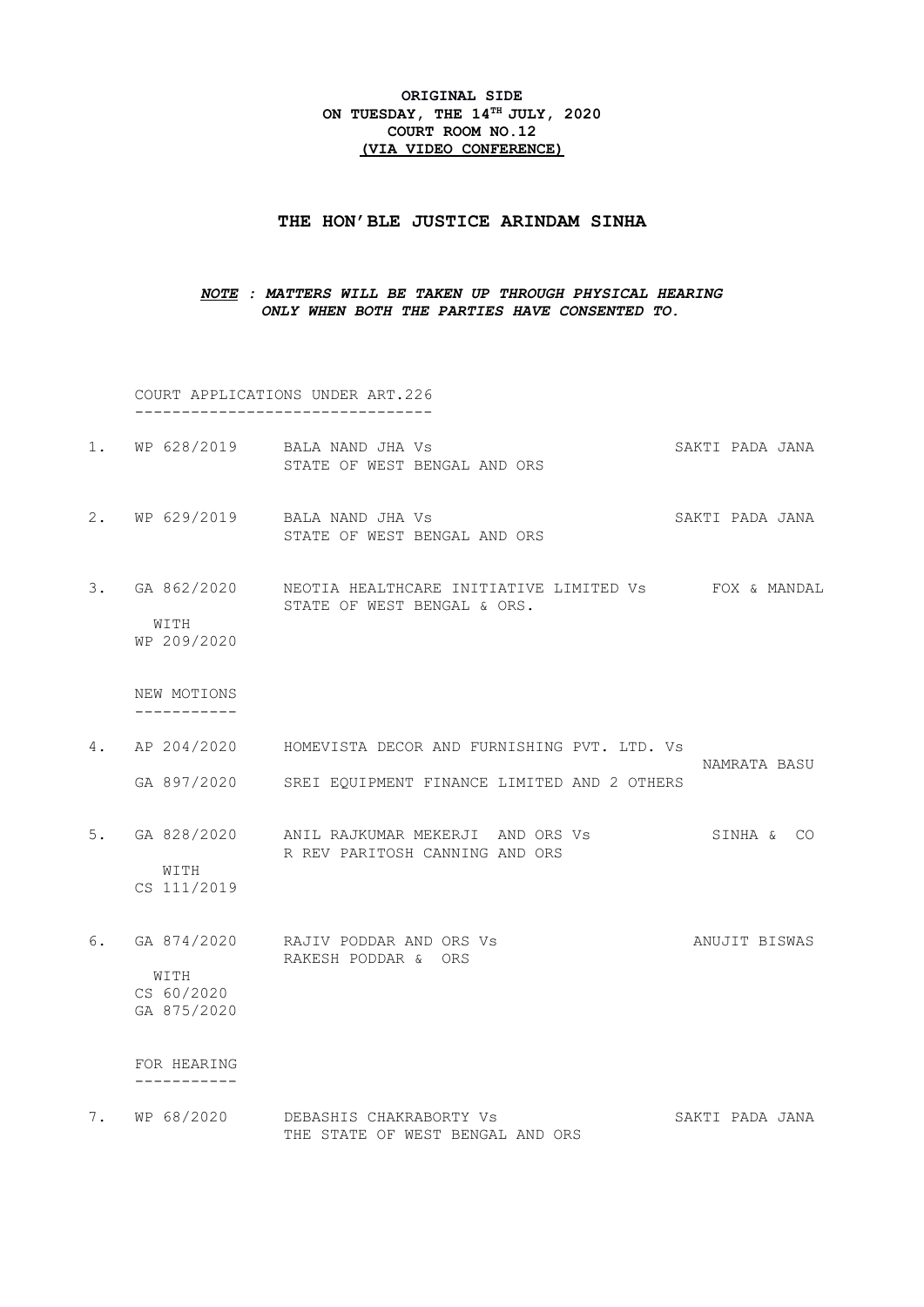NEW CHAMBER APPLICATIONS ------------------------

8. GA 880/2020 SURESH KUMAR JAIN & ORS Vs NILANJAN PAL CHOUDHURI MADANLAL JAIN & ORS WITH EC 873/2015 GA 2316/2019 GA 881/2020 GA 965/2019 COMPANY MATTER (NEW) -------------------- 9. CA 45/2020 IN THE MATTER OF: S S N RETAIL PVT. LTD. -AND- Vs MD. ZOHAIB RAUF PRITAM GHOSH AND THE O/L HIGH COURT CALCUTTA WITH CP 194/2015 10. CA 51/2020 IN THE MATTER OF: SANWARIA CREATIONS PVT. LTD. -AND- Vs ARKADEB BISWAS QUALITY MAINTENANCE VENTURE LIMITED -VS O/L WITH CP 437/2016

CA 52/2020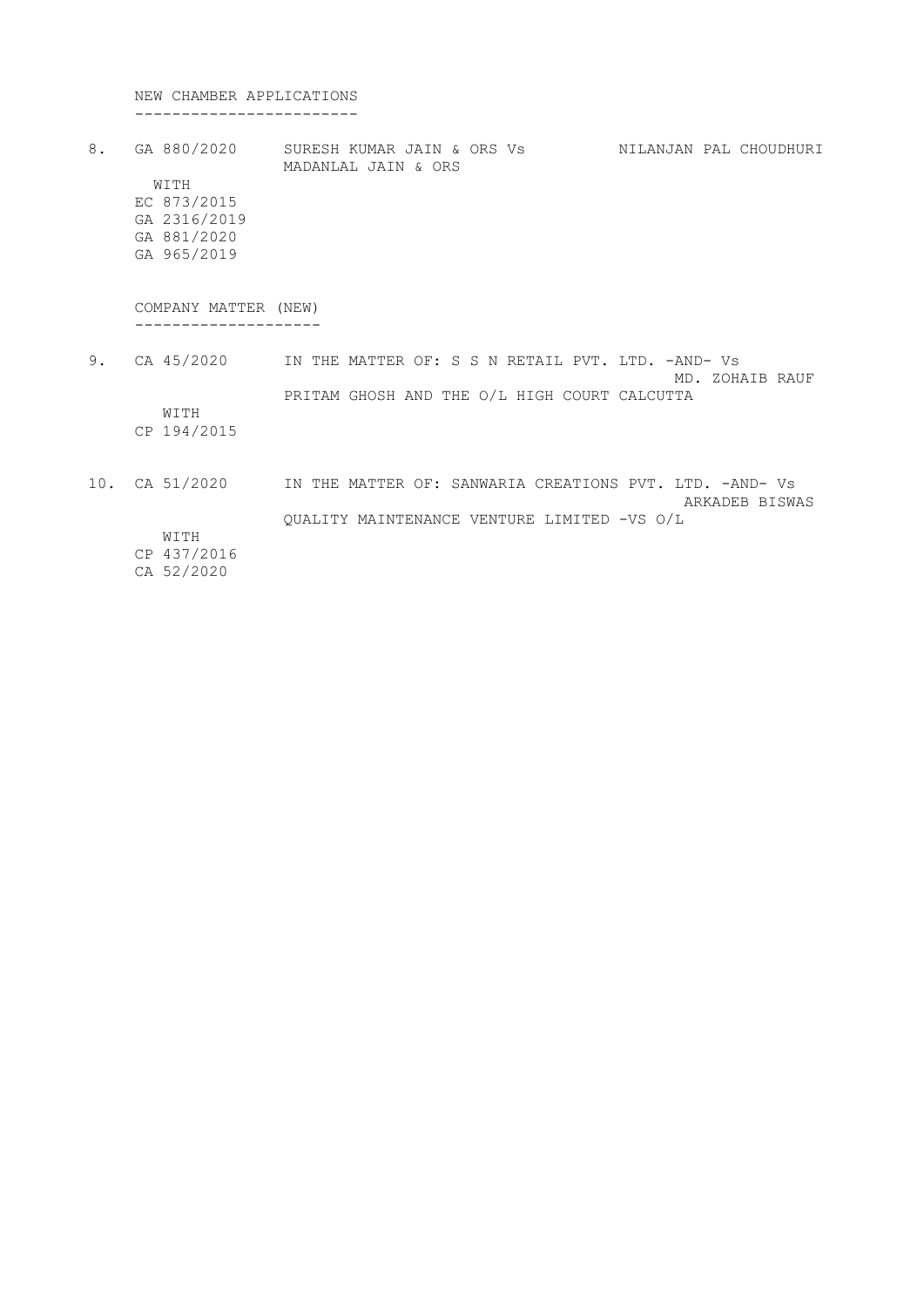**APPELLATE SIDE ON TUESDAY, THE 14TH JULY, 2020 COURT ROOM NO.13 (VIA VIDEO CONFERENCE)**

# **AT 11:00 AM**

#### **THE HON'BLE JUSTICE DEBANGSU BASAK**

## *NOTE : MATTERS WILL BE TAKEN UP THROUGH PHYSICAL HEARING ONLY WHEN BOTH THE PARTIES HAVE CONSENTED TO.*

### **(IN THE FIRST CLUSTER) FROM 11.00 AM TO 12.00 PM --------------------------**

 MOTION ------

- 1. WP 5620W/2020 POOJA BHATTACHARYA Vs POOJA BHATTACHARYA IN PERSON CAN 3397/2020 STATE OF WEST BENGAL & ORS
- 2. WP 5886W/2020 SHRISTI INFRASTRUCTURE DEV CORP LTD & ANR Vs CAN 3995/2020 R.B.I. & ORS AMRITA PANDEY
- 3. WP 5352W/2020 APARNA BASU Vs SUPRATIC ROY CAN 3730/2020 STATE OF WEST BENGAL & ORS CAN 3731/2020 WITH
- CPAN 326/2020
- 4. WP 5387W/2020 ANIRUDDH KUMAR SAXENA & ORS Vs MRINALINI MAJUMDAR CAN 3128/2020 UNION OF INDIA & ORS WITH
- CAN 3127/2020
- 5. WP 5604W/2020 PUTTIKHATI FISHERMAN'S CO OPERATIVE SOCIETY Vs CAN 3357/2020 UNION OF INDIA& ORS YOUNUSH MONDAL
- 6. WP 5506W/2020 HARAPRASAD MAITRA Vs **IFTEKAR MUNSHI** CAN 3212/2020 STATE OF WEST BENGAL & ORS
- 7. WP 5617W/2020 ASGARI BEGUM Vs **MINAL PALANA** CAN 3390/2020 STATE OF WEST BENGAL & ORS
- 8. WP 5460W/2020 DR. GOUTAM NEMO Vs SWADESH PRIYA GHOSH CAN 3163/2020 STATE OF WEST BENGAL & ORS WITH CAN 3044/2020 WP 5367W/2020
- 9. WP 5602W/2020 MATIUR RAHAMAN Vs **KUNAL GANGULY** CAN 3355/2020 STATE OF WEST BENGAL& ORS
- 10. WP 5603W/2020 DEBASISH BISWAS & ORS Vs DYUTIMAN BANERJEE CAN 3356/2020 STATE OF WEST BENGAL & ORS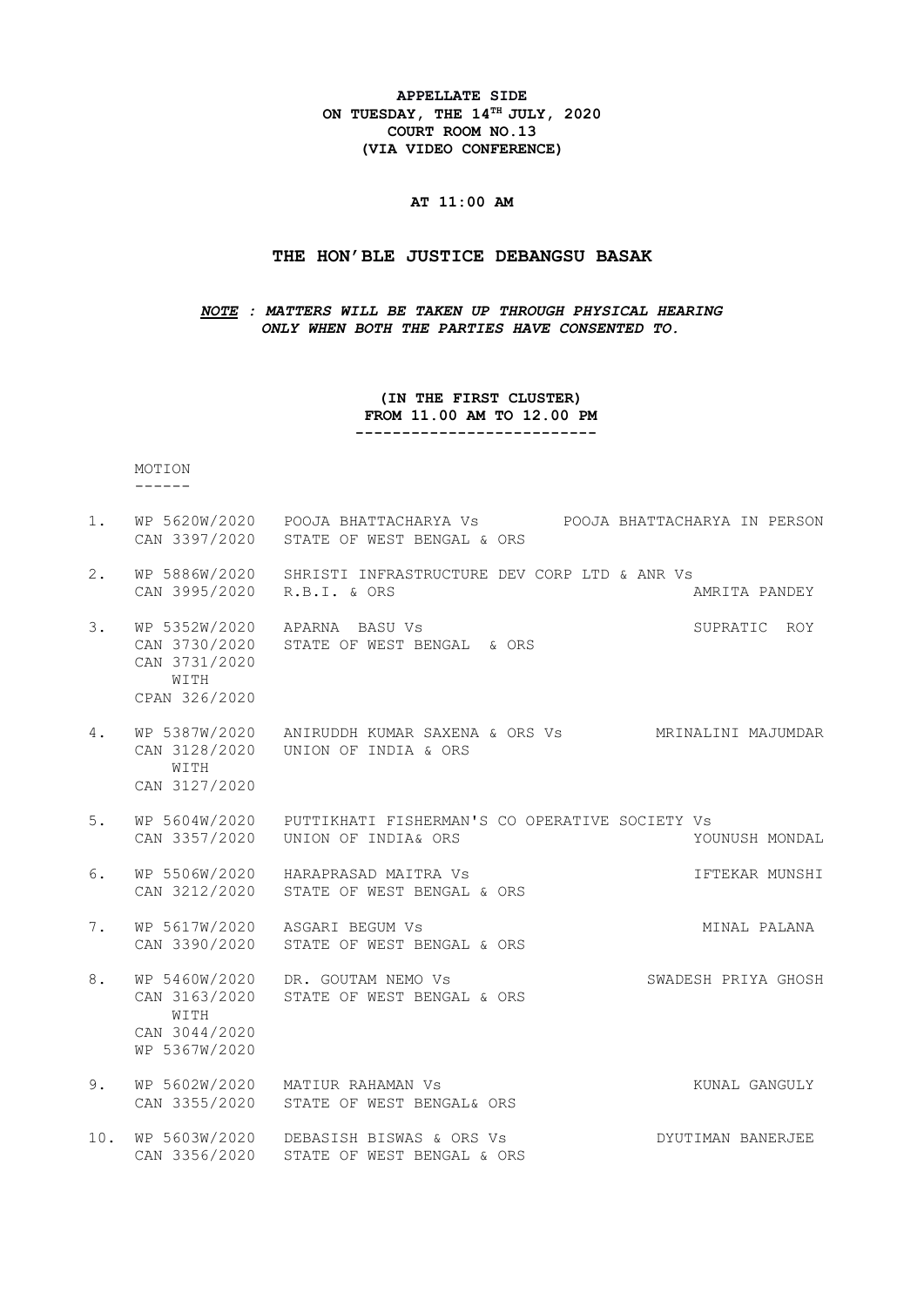### **(IN THE SECOND CLUSTER) FROM 12.00 PM TO 1.00 PM -------------------------**

- 11. WP 5704W/2020 SMT SANGITA PRASAD Vs SUJIT SAHA CAN 3631/2020 STATE OF WEST BENGAL & ORS
- 12. WP 5706W/2020 RAM KRISHNA BANERJE Vs SURYANEEL DAS CAN 3634/2020 MANAGER, PUNJAB NATIONAL BANK & ORS
- 13. WP 5631W/2020 DHITARASTRA DUTTA Vs PRONAY BASAK CAN 3451/2020 UNION OF INDIA & ORS
- 14. WP 5612W/2020 BIDHAN CH. SANGHA ROY SHG COOP. SO. LTD. & ORS. Vs CAN 3379/2020 STATE OF WEST BENGAL **Example 20 FOR PROSENJIT MUKHERJEE**
- 15. WP 5611W/2020 SANDIPTA GANGOPADHYAY Vs SHUVRO PROKASH LAHIRI CAN 3378/2020 INDIAN BANK & ORS.
- 16. WP 5625W/2020 SUNIL DALAI & ANR Vs SHAHAN SHAH CAN 3424/2020 STATE OF WEST BENGAL & ORS
- 17. WP 5170W/2020 TORRENT MINERALS PVT LTD & ORS Vs MOYUKH MUKHERJEE CAN 3676/2020 BOARD OF TRUSTEES FOR THE PORT OF KOLKATA & ORS CAN 3678/2020
- 18. CO 355/2009F M/ G M PYNE Vs SATYABRATA CHAKRABARTI CAN 3717/2020 ALLAHABAD BANK CAN 3718/2020 **WITH**  CAN 3715/2020 CAN 3716/2020 CO 1080/2009
- 19. WP 5821W/2020 DR. MOITREYEE CHOWDHURY & ORS Vs SWADESH PRIYA GHOSH CAN 3840/2020 STATE OF WEST BENGAL & ORS.
- 20. WP 5822W/2020 DR. SOURAV CHATTOPADHYAY & ORS Vs SWADESH PRIYA GHOSH CAN 3841/2020 STATE OF WEST BENGAL & ORS

#### **(IN THE THIRD CLUSTER) FROM 2.00 PM TO 3.00 PM ------------------------**

- 21. WP 5925W/2020 PARTHA SARATHI BHATTACHARYA & ORS Vs ABHISHEK AGARWAL CAN 4068/2020 UNION OF INDIA & ORS
- 22. WP 5926W/2020 SAIKAT SARKAR Vs MANOJIT BHATTACHARYYA CAN 4069/2020 STATE OF WEST BENGAL & ORS

#### CRIMINAL REVISION -----------------

- 23. CRM 4620/2020 JAYANTA KUMAR SINHA Vs SOURAV GUHA CRAN 2770/2020 STATE OF WEST BENGAL & ORS
- 24. CRR 1057/2020 SABYASACHI DUTTA Vs MOYUKH MUKHERJEE CRAN 2768/2020 STATE OF WEST BENGAL & ANR
- 25. CRR 1055/2020 ASHOK KUMAR SINGH Vs CHARA RAMESH DHARA STATE OF WEST BENGAL & ANR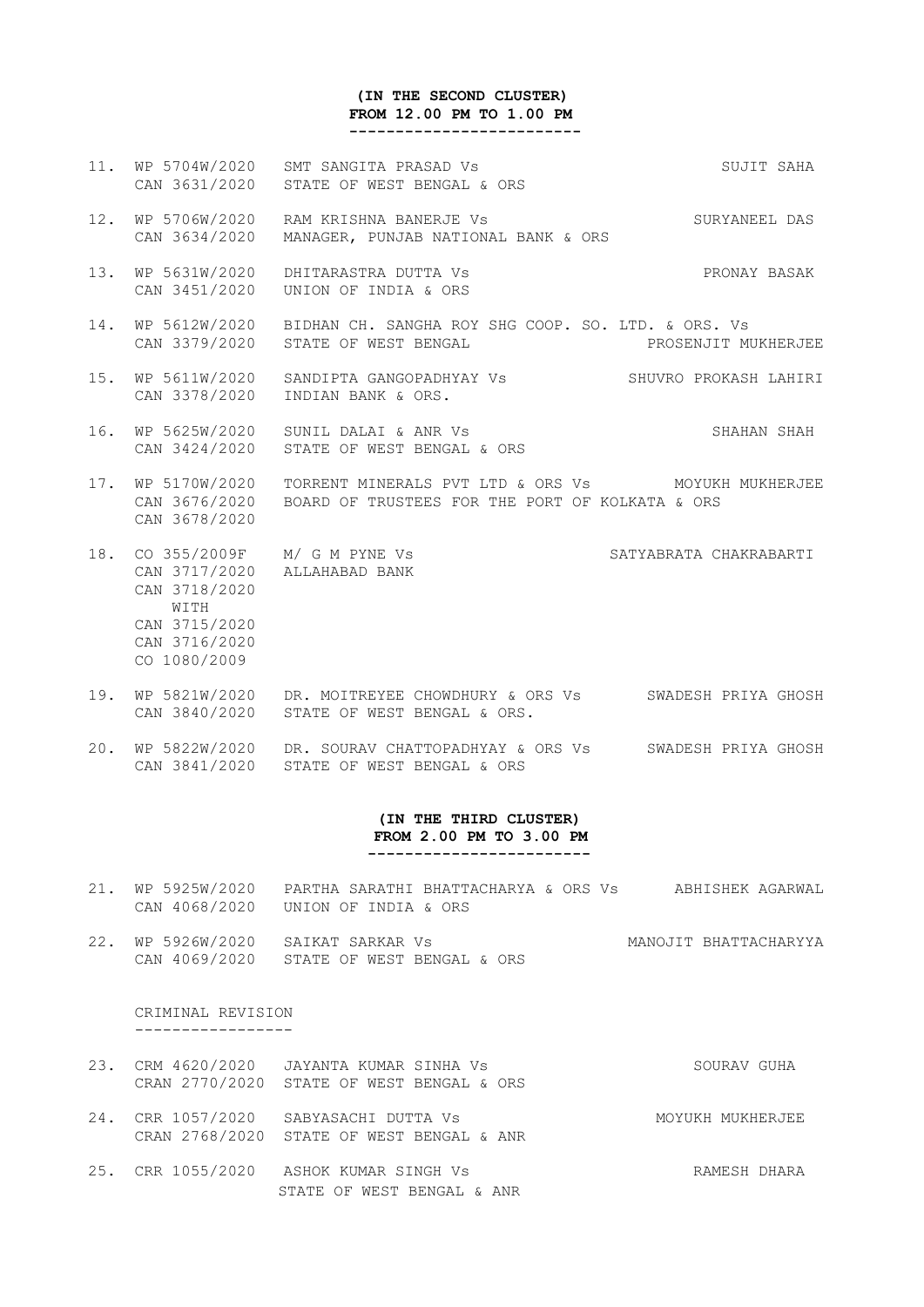## **ORIGINAL SIDE ON TUESDAY, THE 14TH JULY, 2020 COURT ROOM NO.13 (VIA VIDEO CONFERENCE)**

#### **THE HON'BLE JUSTICE DEBANGSU BASAK**

## *NOTE : MATTERS WILL BE TAKEN UP THROUGH PHYSICAL HEARING ONLY WHEN BOTH THE PARTIES HAVE CONSENTED TO.*

 *PRESENTATION OF PLAINT* ----------------------

1. CS 61/2020 ROSE RESIDENCY PVT LTD Vs CHOUDHURY AND CO MANI S RANISATI FINVEST LTD

 NEW MOTIONS -----------

- 2. AP 858/2012 UNITED CONVEYOR CORPORATION (INDIA) PRIVATE LIMITED Vs PRAVASH KUMAR MUKHERJEE CHAKRABORTY & ASSOCIATES
- 3. AP 722/2019 SREI EQUIPMENT FINANCE LIMITED Vs SINHA & CO. AMRITSAR MSW LIMITED & ANR.
- 4. AP 195/2020 M/S. S. JAY KISHAN (I) LIMITED Vs PRIYABRATA GHOSH SATYANARAYAN RAY
- 5. GA 280/2020 M/S. JAY CR STONE MINING & OVERSEAS PVT. LTD. Vs M/S. ANGEL EXPORTS SUDESHNA BASU THAKUR WITH

AP 626/2019

6. GA 847/2020 CMS INFO SYSTEM LIMITED Vs KHAITAN AND CO BENGAL PROVINCIAL BANKS CONTRACT EMPLOYEES ASSOCIATION & ORS WITH

CS 58/2020

7. GA 877/2020 RAMESH CO. Vs Sand Control Control Control Control Control Control Control Control Co IMPERIAL TUBES PRIVATE LIMITED WITH EC 116/2020 GA 853/2020 RVWO 6/2020 WITH GA 901/2020 GA 902/2020 8. GA 894/2020 SREI EQUIPMENT FINANCE LIMITED Vs SUBRATA BANERJEE AMRITSAR MSW LIMITED & ANR. **WITH** AP 722/2019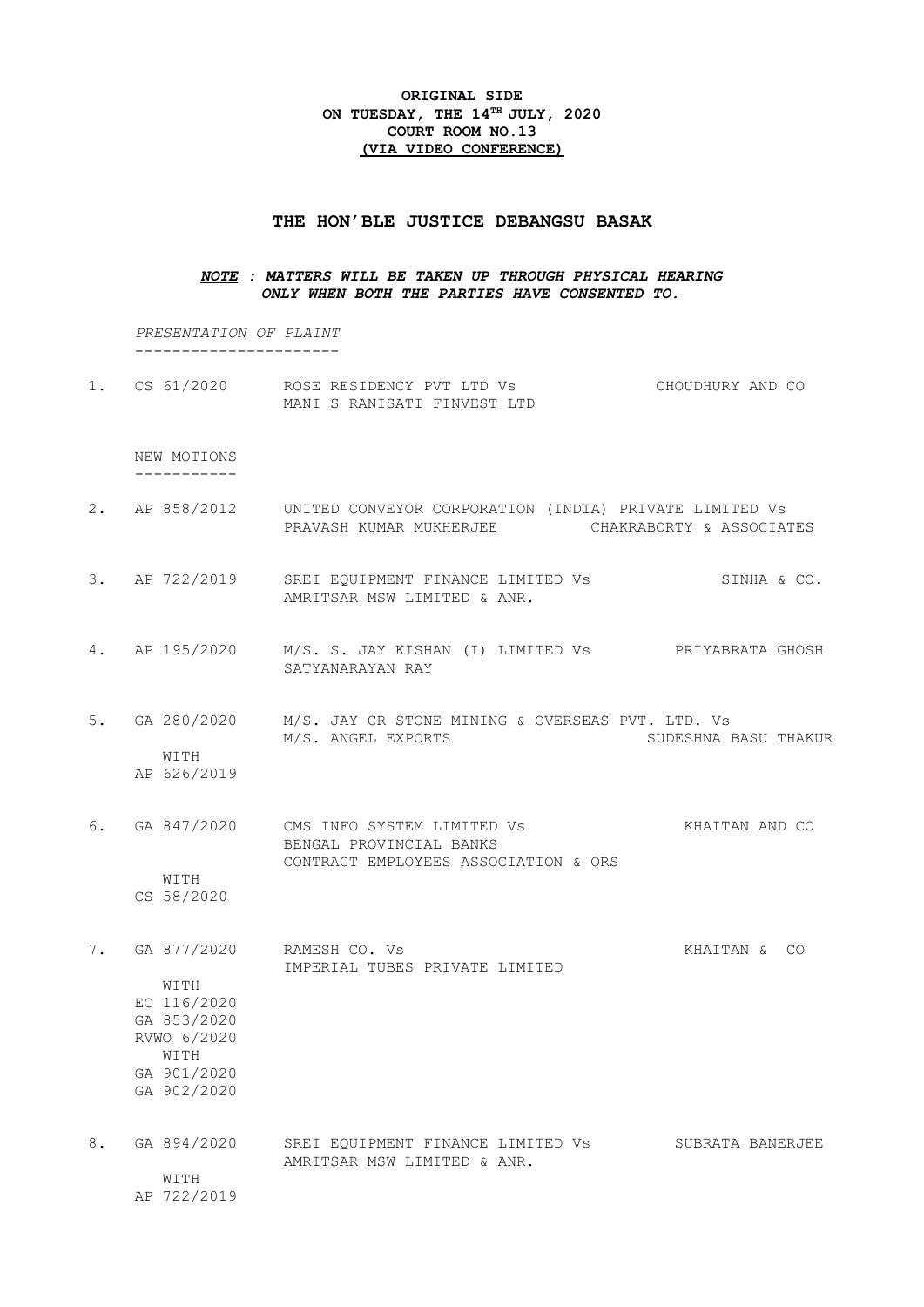ADJOURNED MOTION ----------------

9. GA 841/2020 SUPER SMELTERS LIMITED Vs NIKUNJ BERLIA VISA RESOURCES PTE LIMITED & ANR. WITH

CS 56/2020

GA 859/2020